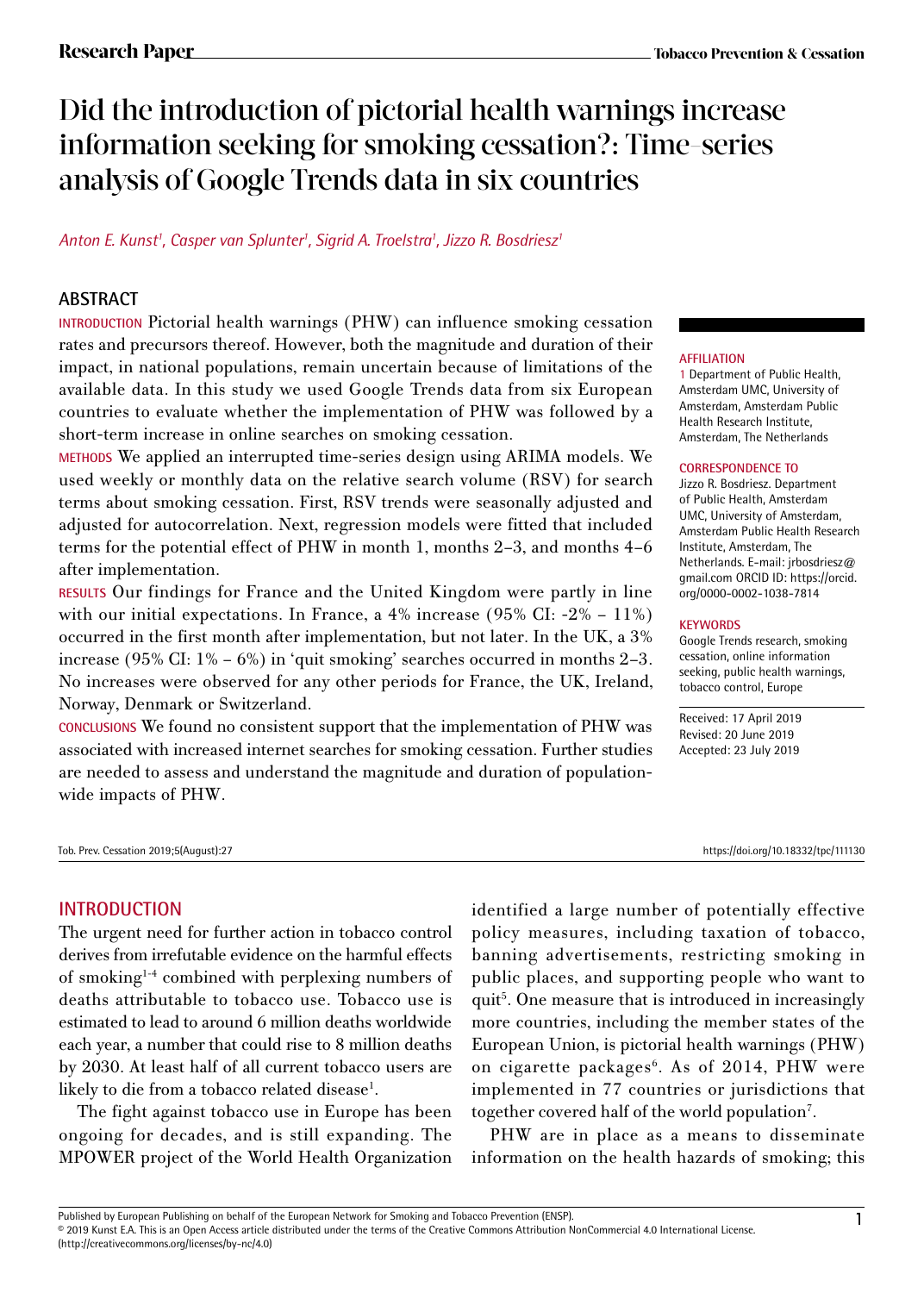continues to be relevant given the fact that much of the world's population is still not fully aware of most of these hazards<sup>8</sup>. Common gaps in this awareness include limited knowledge of health consequences apart from the most obvious ones such as lung cancer risk<sup>9</sup>, poor understanding of the addictive and toxic nature of tobacco<sup>10</sup>, in addition to a general tendency to negate or disengage from information regarding health hazards<sup>11</sup>. Yet, awareness and acceptance of such information is found to increase a smoker's chance to give up smoking $12$ .

Several studies have aimed to assess the effectiveness of PHW in increasing cessation rates<sup>13-20</sup>. Most of these studies had an experimental design. A review from 2011 concluded that PHW had a positive impact on smokers' tendency to consider quitting smoking, and that this effect depended on the size and design of the pictures $13$ . One study found that PHW that elicit strong emotional reactions are significantly more effective in making people consider quitting<sup>14</sup>. Another study concluded that PHW are more effective if they are placed within a social context, referring to the hazardous effects of passive smoking<sup>20</sup>. Unfortunately, according to a 2014 review, the quality of the published studies was mostly poor to very poor, thus affecting the strength of the available evidence<sup>16,21</sup>. This implied a need for stronger methodological designs with prospective follow-up<sup>16</sup>, such as a more recent trial that supported earlier evidence on the effectiveness of PHW17.

A common limitation of these experimental studies is that results of the introduction of PHW among national populations cannot be readily generalized to the real-world situation<sup>21</sup>. Complementary evidence can come from studies that assess the effects of the introduction of PHW in real-world settings. A study of 27 European countries suggested that PHW were positively associated with smoking cessation behaviour<sup>18</sup>. Both textual and pictorial warnings on cigarette packages were associated with cognitive and behavioural outcomes, with stronger associations for pictorial warnings. An evaluation of changes in health warnings on cigarette packages between 2002 and 2011 in Canada and the USA concluded that the PHW implemented in Canada had greater effect than the text-only warnings in the United States<sup>19</sup>. A review of longitudinal observational studies from 20 countries found that knowledge of the health effects of smoking increased significantly after introduction of PHW, as did the number of quit attempts<sup>22</sup>. In addition, studies reported a significant but modest decrease in the smoking prevalence after introduction of PHW.

In this paper, we aim to generate further evidence on the potential impact of the real-world introduction of PHW. We apply a time-series design in which trends in smoking cessation behaviours are assessed around the time of the introduction of PHW in six European countries. For this, we use data from Google Trends, a data source that has been used to perform time-series analyses in various outcomes $23,24$ including the use of tobacco products $25,26$ . USA studies showed that Google Trends data are a valuable tool for monitoring tobacco use $26$ , including cigar use and smokeless tobacco<sup>25</sup>. A Dutch study using Google Trends found that online information seeking regarding smoking cessation increased after the introduction of a national ban on smoking in bars and reimbursement for smoking cessation services $27$ .

The general aim of this study was to investigate whether the national implementation of PHW was followed by an increase in online information seeking behaviour on smoking cessation. We assumed that the online search rate would reflect the number of people within a country that is considering to quit smoking. Based on this assumption, we expected that the introduction of PHW, if effective in changing smoking cessation behaviour in the short-term, would be followed by an increase in the online search rate for smoking cessation. We tested this expectation for six different European countries, as the occurrence of a detectable change could depend on national conditions and the precise way in which countries introduce the PHW.

# **METHODS**

# **Data**

For this study we used Google Trends data, extracted in March 2015. Google expresses the search rate as the relative search volume (RSV), which is used for assessing trends in the relative search volume over time, in place of the absolute number of search queries made. To calculate the RSV, Google looks at the number of times that the requested search term has been searched during each week over the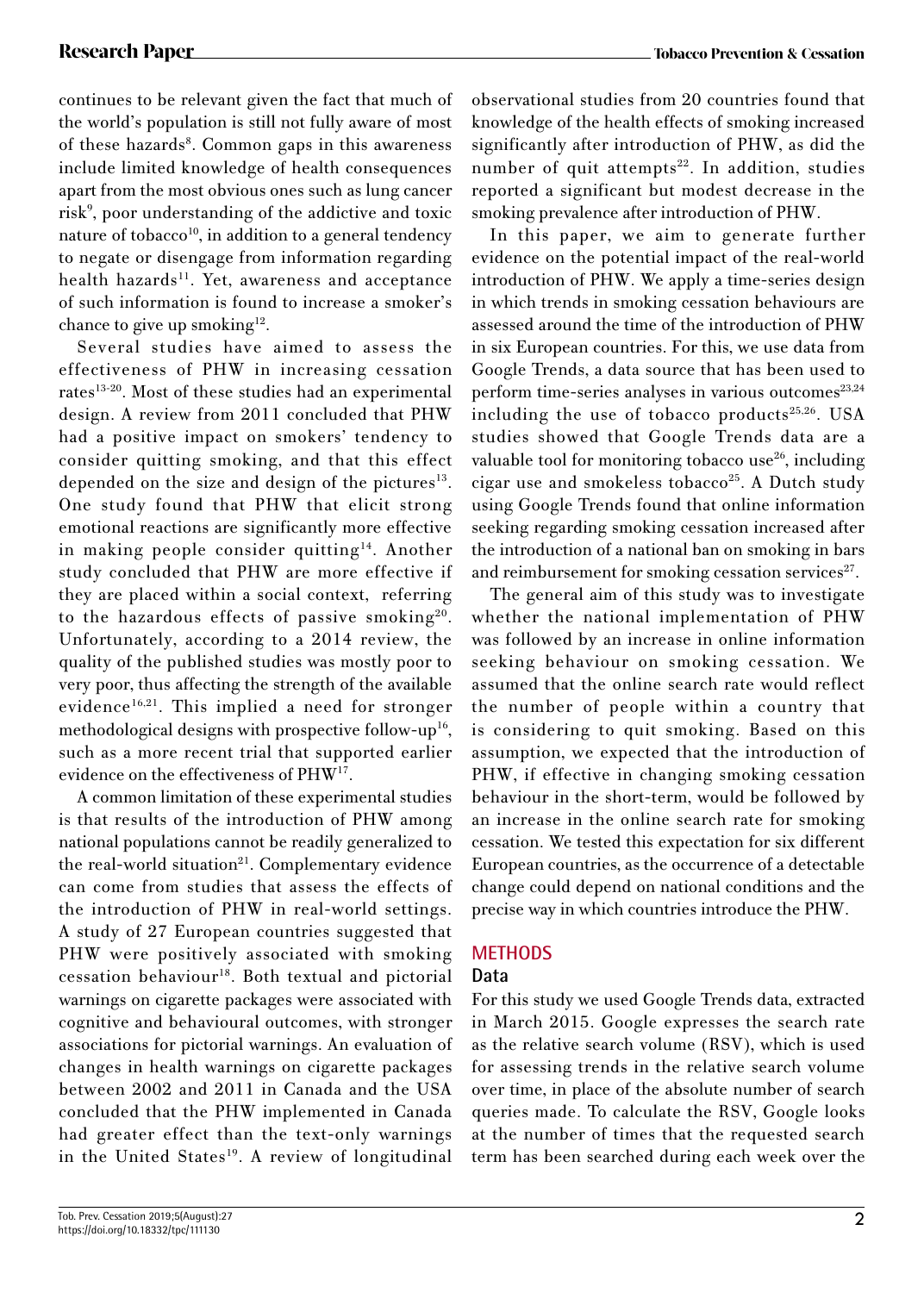period and country selected by the user. The highest peak in this number of searches is given the value of 100, and the other values are scaled relative to this reference value. Thus, a value of 50 would correspond to a search volume half as high as the highest peak value. We obtained these data for each country separately, which means that the highest peak within each country is set to 100. We only use these data to assess changes over time within countries, not to study differences between countries (which the Google Trends interface does allow).

We selected European countries where PHW were implemented before 2014, in order to have sufficient time for follow-up analysis. From these countries, we excluded Latvia, Malta, Romania, Spain and Ukraine because less than 80% of the total population had access to internet<sup>28</sup>. Moreover, Belgium had to be excluded due to a gap in the Google Trends data immediately after the implementation of the PHW. The six remaining countries are given in Table 1, together with the dates of implementation of the PHW. In all countries, about 50 per cent of the packaging area of cigarette packages was covered by PHW at the time of their introduction. For Ireland, Norway and Switzerland, search volumes per week were too low to be provided, therefore for these countries, we could only access the RSV volume per month.

For each country, we selected a search term in the main local language that was equivalent to 'stop smoking' (Table 1). If various terms could be used, we selected the term used most frequently in that country. For the United Kingdom, we selected two search terms, 'stop smoking' and 'quit smoking', because both terms were frequently used. For Ireland, 'stop smoking' was used more frequently. Therefore, only this search term was selected.

Google Trends data count searches not users. As a

result, no distinction can be made according to user sociodemographic characteristics such as age and sex. Google Trends data include every search made within that country, except for repeated searches that a user makes within a short period of time.

### **Statistical analyses**

The unadjusted relative search volumes for smoking cessation show regularly occurring peaks in search queries, such as in the first week of January, when many people tend to make New Year's resolutions and attempt to quit smoking. Therefore, to avoid attributing an intervention effect to a seasonally occurring peak or other season-bound changes, a seasonal decomposition was performed. The seasonally adjusted series were log-ransformed in order to approximate a normal distribution of the variables and to stabilize variances over time.

We analysed the adjusted data using autoregressive integrated moving average (ARIMA) modelling, for each search term and country separately. Using ARIMA enabled us to account for dependence between the data points in the time-series, which would otherwise cause standard errors to be estimated incorrectly. The Box-Jenkins method, which consists of model identification, parameter estimation and model checking, was applied in order to find the best fitting time-series model<sup>29</sup>. Even though the regression method could include both auto-regression, integration, and a moving average, some of these components can be left out in the final model. The final model specification was determined for each country based on which model best fitted the data. The parameters used in the final models for each country are given in Table 2. Similar ARIMA model specifications were used in each country, with the exception of the UK ('stop smoking') and Norway.

| <b>Country</b> | <b>Implementation deadline</b><br>(formal start) | <b>Coverage</b> % (front-back) | Search term used           |
|----------------|--------------------------------------------------|--------------------------------|----------------------------|
| Denmark        | February 2012 (February 2011)                    | $35(30 - 40)$                  | Rygestop                   |
| France         | April 2012 (April 2010)                          | $53(- - 53)$                   | Arreter de fumer           |
| <b>Ireland</b> | February 2013 (December 2011)                    | $52(45-58)$                    | Stop smoking               |
| Norway         | July 2011 (October 2009)                         | $48(43-53)$                    | Røykeslutt                 |
| Switzerland    | January 2010 (January 2010)                      | $56(48-63)$                    | Rauchstopp                 |
| United Kingdom | September 2010 (October 2008)                    | $53(- - 53)$                   | Stop smoking, Quit smoking |

| Table 1. The Implementation of PHW in different European countries |
|--------------------------------------------------------------------|
|--------------------------------------------------------------------|

PHW: pictorial health warnings.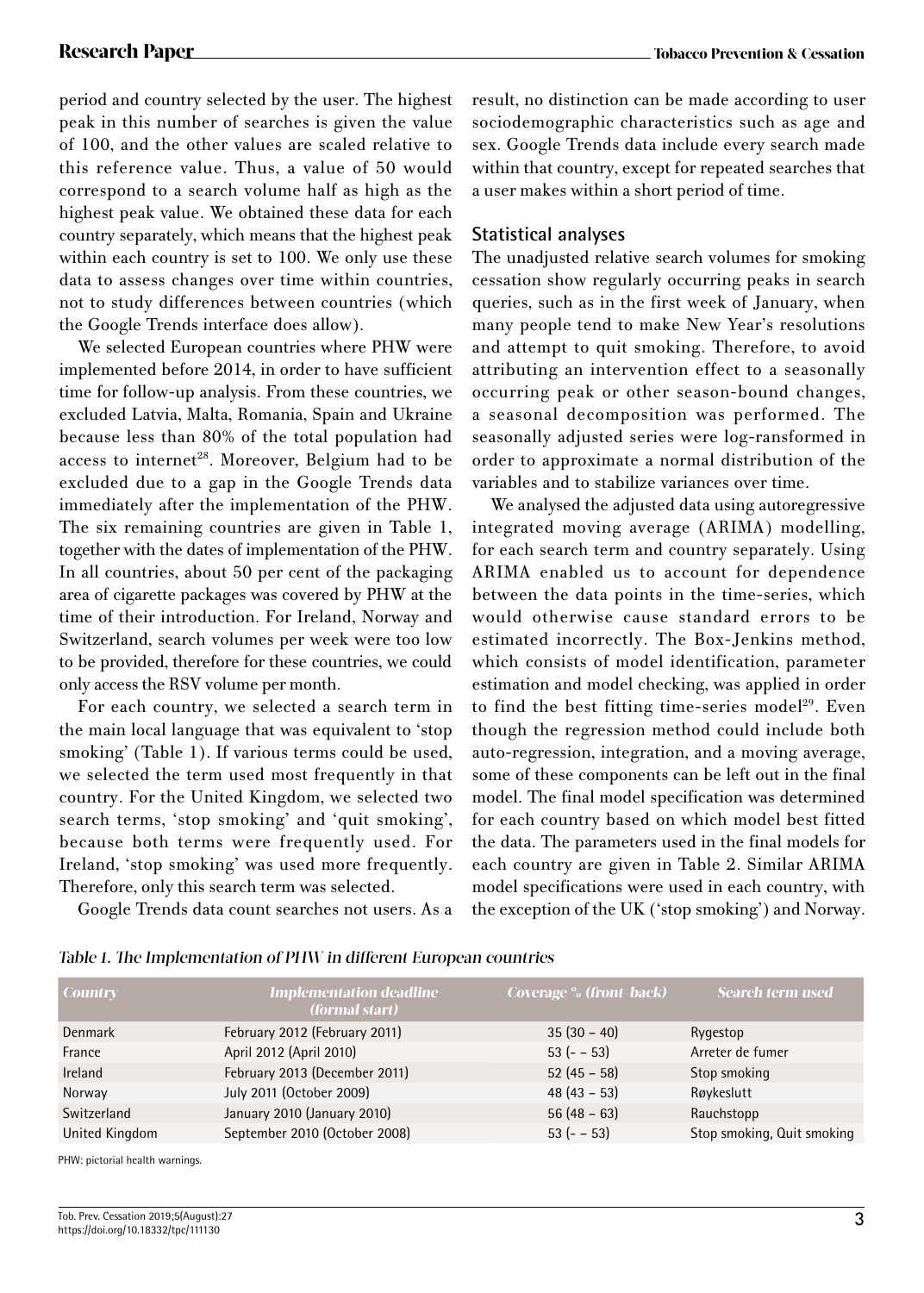This final model was used to estimate the association with the implementation of PHW (Table 1). To assess the timing and duration of the potential effect of PHW, three effect periods were distinguished: 1 month, 2–3 months and 4–6 months after implementation. A more detailed distinction was not included, in order to avoid the risks of multiple testing. The respective periods were modelled as binary intervention dummies coded '1' for the duration of the intervention period and coded '0' for other weeks. The dummies for the different periods were added simultaneously to the final model. In addition, the model controlled for long-term trends, measured by numbering all weeks from 1 onwards. Output was measured in percentage points relative to the expected level without the influence of the introduction of PHW. All analyses were performed in IBM SPSS (version 21).

Given that the applied ARIMA models include several components in order to account for dependence between the data points, they may

### Table 2. The best fitting ARIMA model parameters per country and interval of data used per country

| <b>Country</b>    | <b>Model parameters<sup>a</sup></b> | Data interval |
|-------------------|-------------------------------------|---------------|
| <b>Denmark</b>    | 0,1,1(1,0,0)                        | Weekly        |
| France            | $0,1,1$ $(0,0,0)$                   | Weekly        |
| Ireland           | $0,1,1$ $(0,0,0)$                   | Monthly       |
| Norway            | $1,0,0$ $(0,0,0)$                   | Monthly       |
| Switzerland       | $0,1,1$ $(0,0,0)$                   | Monthly       |
| UK (stop smoking) | $1,1,9$ $(0,0,0)$                   | Weekly        |
| UK (quit smoking) | 0,1,1(1,0,1)                        | Weekly        |

a These are the p, d and q parameters of the best fitting ARIMA model, with the seasonal parameters inside brackets.

run the risk of removing variations that may have resulted from PHW implementation. To check for such potential over-adjustment, we performed a series of sensitivity analyses. First, we re-ran all analyses with the ARIMA model  $(0,1,1)$   $(0,0,0)$ , which is a commonly used parametrization and makes the models easier to compare (Table 4). Secondly, we re-ran the analysis for all countries using the data without log-transformation and the same (0,1,1) (0,0,0) ARIMA parameters (Appendix Table 1). Both sensitivity analyses yielded the same key results reported below. Finally, we applied an ARIMA model without any adjustment for autoregression, integration, or moving average and no  $log-transformation (0,0,0) (0,0,0)$ , only with a seasonal decomposition (Appendix Table 2). This latter analysis showed, not unexpectedly, greater discrepancies in results, and particularly wider 95% confidence intervals. However, similarly to what is reported below, it did not yield consistent evidence regarding trends around the introduction of PHW.

# **RESULTS**

The detailed RSV trends per country are incorporated in the Supplementary files (S1–S7). These figures display both the trends observed after seasonal adjustment and the trends after adjustment using the ARIMA models as specified in Table 2. In many countries, the RSV strongly varies over time. In France, the RSV increased shortly after implementation of the PHW. In other countries, no such immediate increase is visible from the graphs, in some countries the RSV shows a slight decrease after the introduction of PHW.

Table 3 shows the results of the regression

| <b>Country</b>       | 1 month after implementation |                     | $2-3$ months after<br><i>implementation</i> |                     | 4–6 months after<br><i>implementation</i> |                     |
|----------------------|------------------------------|---------------------|---------------------------------------------|---------------------|-------------------------------------------|---------------------|
|                      | RoC                          | $(95\% \text{ CI})$ | RoC                                         | $(95\% \text{ CI})$ | RoC                                       | $(95\% \text{ CI})$ |
| Denmark              | 1.02                         | $0.97 - 1.06$       | 1.01                                        | $0.98 - 1.04$       | 1.01                                      | $0.98 - 1.03$       |
| France               | 1.04                         | $0.98 - 1.11$       | 1.02                                        | $0.97 - 1.06$       | 0.99                                      | $0.95 - 1.03$       |
| Ireland              | 1.01                         | $0.92 - 1.11$       | 0.99                                        | $0.93 - 1.05$       | 1.01                                      | $0.96 - 1.06$       |
| Norway               | 0.90                         | $0.79 - 1.02$       | 0.96                                        | $0.87 - 1.07$       | 1.02                                      | $0.93 - 1.11$       |
| Switzerland          | 0.96                         | $0.83 - 1.11$       | 0.94                                        | $0.85 - 1.04$       | 1.01                                      | $0.92 - 1.10$       |
| UK Stopb             | 1.00                         | $0.92 - 1.08$       | 1.01                                        | $0.95 - 1.07$       | 1.00                                      | $0.95 - 1.04$       |
| UK Quit <sup>b</sup> | 1.01                         | $0.97 - 1.05$       | 1.03                                        | $1.01 - 1.06$       | 0.99                                      | $0.97 - 1.01$       |

Table 3. Effect of the implementation of PHW on the RSV in three periods with the best fitting ARIMA model per country

RSV: relative search volume. PHW: pictorial health warnings. RoC: ratio of change. a Estimated RoC in RSV due to the introduction of PHW. b For the UK, two different search terms were modelled separately: 'Stop smoking', and 'Quit smoking'. Significant effects are highlighted in bold (p<0.05).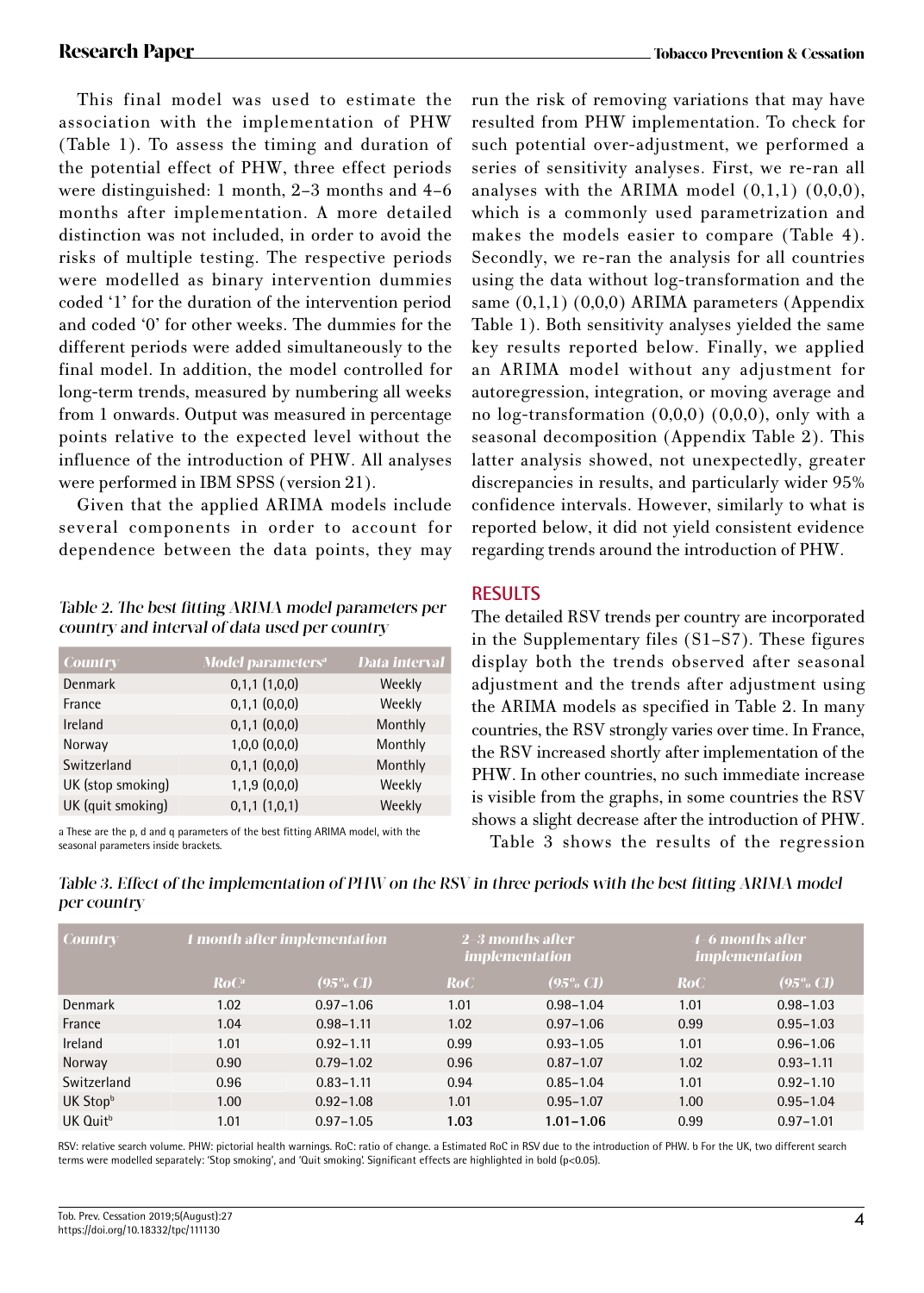analyses of the potential effect of PHW. The ratios represent the ratio of change in RSV in a period after the implementation of PHW compared to the baseline value. In the United Kingdom, estimates for the two search terms followed the same pattern, with a small increase in months 1 and 2–3 followed by a small decrease 4–6 months after implementation. The increase in months 2–3 for 'quit smoking' was statistically significant and implied an increase of 3% in RSV after the implementation of PHW. A similar pattern was observed in France, where the RSV increased by 4% in month 1, but decreased by 1% in months 4–6. However, none of these changes was statistically significant. In other countries, we found no consistent increases to support our hypothesis. In Denmark and Ireland, changes were small. In Norway and Switzerland, the RSV decreased in the first month after implementation, and in Norway, this decrease was large in absolute terms. However, none of these changes was statistically significant.

Table 4 presents the results of the sensitivity analysis using ARIMA models with a standard (0,1,1) parametrization. France, Ireland and Switzerland were not included because the best fitting ARIMA model for these countries was the same as the standard ARIMA model used for the sensitivity analysis. Results for the other countries are very similar to those presented in Table 3, only the significance levels varied slightly. The main differences were that the effect for the UK ('quit smoking') was no longer significant, while the effect for Norway at 2–3 months came close to being significant.

Appendix Table A1 shows the results for the sensitivity analysis using non log-transformed data and a standard ARIMA parametrization. Because these data are non-transformed, they read as a beta coefficient rather than a ratio. The effect for France, 1 month after implementation, is still observed but now with statistical significance. Conversely, the significant effect for the UK disappears. In general, the pattern of results is similar, with most effects estimates being small and not statistically significant.

### **DISCUSSION**

Various studies have shown that PHW may influence the perception, beliefs and knowledge about tobacco products and the risks associated with use of these products. Through these precursors of smoking, PHW may influence smoking initiation and cessation rates<sup>21</sup>. Population studies have suggested modest impacts on population-wide trends in smoking cessation and smoking prevalence. However, due to methodological limitations, the magnitude and timing of these realworld impacts remain uncertain.

The aim of this study was to contribute to the evidence base by evaluating the implementation of PHW in six European countries, using an interrupted time-series design with weekly or monthly data on internet searches for smoking cessation. We expected the implementation of PHW to be followed by a short-term increase in searches for online information on smoking cessation in six European countries. Results for France and the United Kingdom were partly in line with our initial expectations. However, the increases in France were not statistically significant, whereas significant increases occurred in the UK only in 'quit smoking' searches (not in 'stop smoking') and only 2–3 months after implementation of PHW. Moreover, no (significant) increases were observed in the four other countries.

| Table 4. Sensitivity analysis: effect of the implementation of PHW on the RSV in three periods with a standard |
|----------------------------------------------------------------------------------------------------------------|
| ARIMA model $(0,1,1)$ $(0,0,0)$ per country                                                                    |
|                                                                                                                |

| <b>Country</b> | <b>1</b> month after implementation |                     | $2-3$ months after<br><i>implementation</i> |                     | 4–6 months after<br><i>implementation</i> |                     |
|----------------|-------------------------------------|---------------------|---------------------------------------------|---------------------|-------------------------------------------|---------------------|
|                | RoC                                 | $(95\% \text{ CI})$ | <b>RoC</b>                                  | $(95\% \text{ CI})$ | <b>RoC</b>                                | $(95\% \text{ CI})$ |
| Denmark        | 1.02                                | $0.97 - 1.06$       | 1.01                                        | $0.98 - 1.04$       | 1.01                                      | $0.98 - 1.03$       |
| Norway         | 0.92                                | $0.80 - 1.04$       | 1.03                                        | $0.95 - 1.12$       | 1.03                                      | $0.99 - 1.07$       |
| UK Stopc       | 1.00                                | $0.95 - 1.05$       | 1.01                                        | $0.98 - 1.04$       | 1.00                                      | $0.97 - 1.02$       |
| UK Quitc       | 1.01                                | $0.96 - 1.07$       | 1.03                                        | $0.99 - 1.07$       | 0.99                                      | $0.96 - 1.02$       |

a France, Ireland and Switzerland were not included in the sensitivity analysis because the best fitting ARIMA model for these countries is the same as the standard ARIMA model. b Estimated ratio of change (RoC) in RSV due to the introduction of PHW. c For the UK, two different search terms were modelled separately: 'Stop smoking', and 'Quit smoking'. Significant effects are highlighted in bold (p<0.05).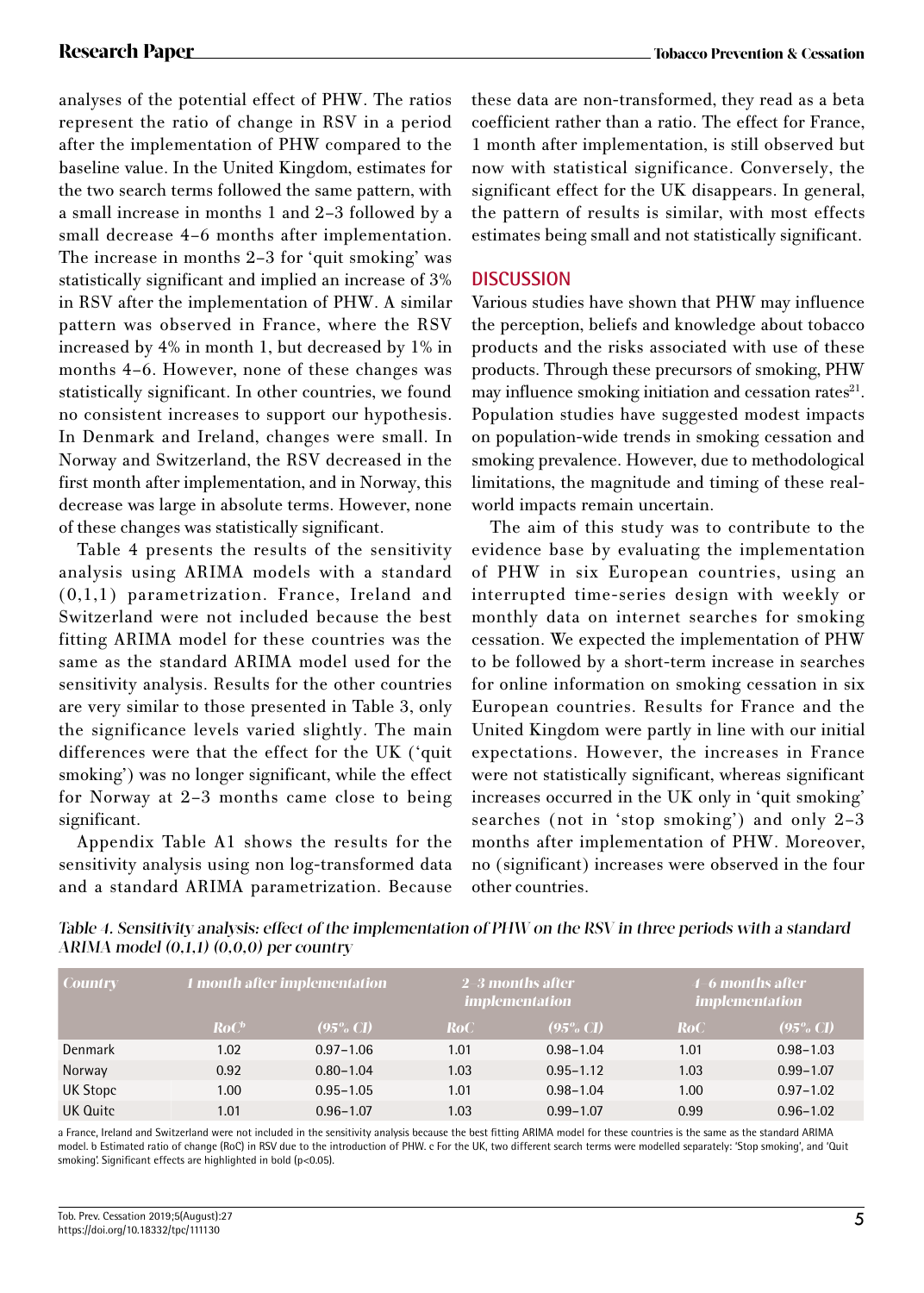# **Evaluation of methodology**

Interrupted time-series design can be used to gain moderate to strong evidence for the impact of a policy measure that is introduced at a single point in time. The potential of Google Trends data for such an assessment was shown in a previous analysis on The Netherlands<sup>27</sup>. This showed clear short-term changes in internet searches for smoking cessation after the introduction of a ban on smoking in bars and restaurants and reimbursement of smoking cessation services.

A potential limitation of the current application is that there was no single date of implementation of the PHW. In every country, except Switzerland, the deadline of the implementation of PHW was preceded by a period during which the PHW could be introduced (Table 1). We assumed that the population exposure to PHW increased slowly before the deadline, but became especially rapid at the time of the implementation deadline. We checked this assumption by assessing trends in Google Trends data on search terms similar to 'pictures on cigarette packages'. Supplementary Figure S8 shows trends for Denmark, France, and the UK (no relevant data could be extracted from Google Trends for Ireland, Norway and Switzerland). In each country, the highest peaks in RSV occur exactly on the dates of the implementation deadlines, supporting our assumption of maximal population-wide exposure around these dates.

Whereas we had weekly data for UK, France, and Denmark, data for the other countries were only available per month. Monthly data did not affect our measurement to PHW exposure because we distinguished monthly exposure periods, and because implementation dates coincided with the first day of a month. However, control for underlying RSV trends could not be as accurate with monthly data as with weekly data. Perhaps this contributed to the fact that no evidence for a positive impact of PHW implementation was found for any of the countries with monthly data.

We used ARIMA modelling to control for potential confounding by trends that occur gradually. Inspection of Supplementary Figures S1–S7, however, shows important irregularities in RSV trends. These irregularities may reflect the impact of specific events such as public information campaigns, sudden price increases or other national events. We could not identify and control for all potentially relevant events in all six countries. Possibly, such explicit control for events would have led to a better model fit, and therefore a more accurate assessment of the impact of the implementation of PHW.

Using Google Trends data has some notable advantages, such as being able to study a precursor of behavioural change that is not covered by traditional smoking behaviour surveys. Searching for information online offers very low barriers, it is accessible to most people, comes with no additional costs, and is virtually anonymous. For many people, the internet is now the first source of information regarding their health, and the information found online might even be more readily accepted than the advice of health professionals<sup>30</sup>. In addition, having weekly data provides a level of detail not commonly found in interview surveys. This time detail allowed us to accurately assess the timing and duration of hypothesized effects. This analytical potential is illustrated in previous applications of this method, where we were able to demonstrate short-term and medium-term effects of, respectively, smokefree legislation, reimbursement of stop-smoking medication, and a national smoking cessation campaign<sup>27,31</sup>.

On the other hand, using Google Trends data has some specific limitations. Not everyone uses Google when they search for online information. However, for the countries and periods in this study, Google's market share ranged between 90% and 98%32. Additionally, an important consideration when using internet search volume as an outcome is that many of these searches may not have led to real-life action, such as a quit attempt. Therefore, these data are valid for looking at changes in precursors of behaviour at the population level, but not studying behaviour change at the individual level.

PHW can have a different impact in different subgroups of the population, in terms of age, gender and educational group33-35. Unfortunately, with Google Trends data, we could not distinguish between such subgroups and we might therefore have missed specific effects for some subgroups. Since the data are completely anonymous and untraceable to individual users, it is hard to ascertain sociodemographic characteristics in the study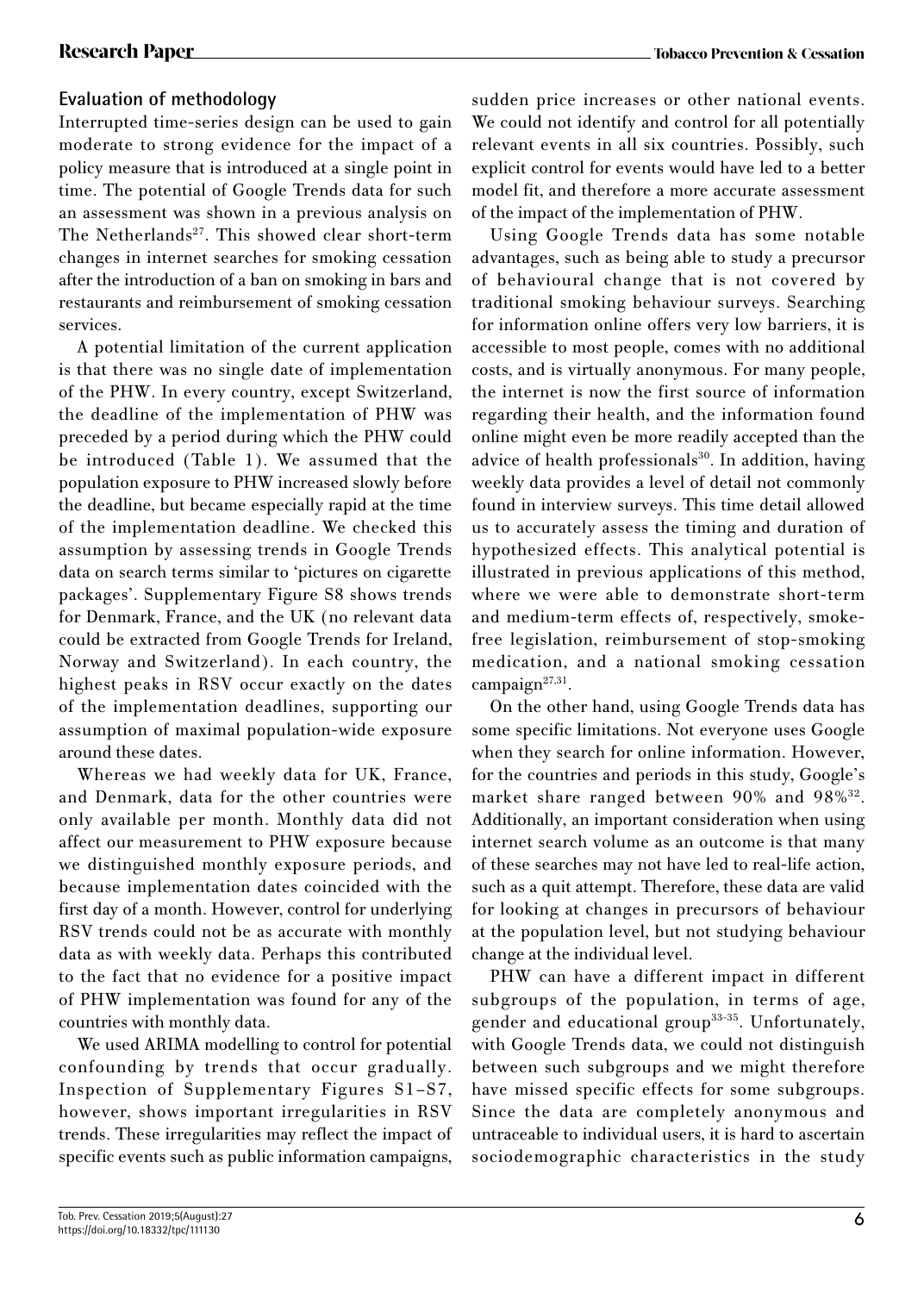sample. It is known that younger people, and those with a higher education and/or higher income use the internet more frequently<sup>36</sup>. However, older adults might be as likely as adolescents to use online search engines such as Google to look for health related information<sup>37</sup>.

Another factor to consider is the duration of potential effects, as other studies of effects on internet search volumes have shown quite shortlived effects<sup>27,31</sup>. This means that even with weekly data, it might be hard to identify potential effects, and even more so with monthly data.

# **Interpretation of results**

In some countries we observed substantial short-term fluctuations in internet searching for smoking, even after correcting for seasonal trends. The causes of these fluctuations are unknown. Possibly, they reflect group behaviour driven by collective processes that involve social interactions, emotion, and curiosity. After applying our statistical models, we found no clear evidence that PHW increase internet searching for smoking cessation related information. This lack of demonstrable impact might be related to avoidance behaviour among regular smokers. A study on regular smokers involved in the International Tobacco Control (ITC) project found that the implementation of PHW in the UK and France increased warning avoidance, but did not increase warning salience<sup>38</sup>. A UK study found that the PHW increased warning avoidance by regular smokers. In contrast, they showed no increase in warning salience or warning persuasiveness<sup>39</sup>. The lack of such increases in warning salience could explain a lack in increase of internet searching for smoking cessation.

Our findings are in contrast to population-wide studies that suggest that PHW are associated with modest increases in self-reported intention to quit, or actual smoking cessation rates<sup>13</sup>. This lack of correspondence might imply that PHW impact smoking cessation through mechanisms unrelated to searching for information in general. For example, where PHW are put on cigarette packages together with quit-line phone numbers, PHW may prompt regular smokers to call quit-lines instead of searching for information elsewhere. Studies from some countries, such as Australia and New Zealand, have shown that PHW are associated with a large

increase in the number of quit-line calls $40,41$ .

There is some positive evidence for an impact in France and, to a lesser extent, in the UK. The lack of consistency in the evidence for the six countries may reflect true variations in the extent to which PHW, as implemented in different countries, have affected smoking cessation rates. It has been suggested that the impact of PHW may be enhanced by the use of publicity campaigns around the implementation deadline, as in England<sup>38</sup>. The types of images of the PHW and their perceived averseness might influence their effectiveness<sup>34</sup>. The PHW used in the six countries did not differ very much in terms of coverage (Table 1), but differed in message and presentation, and thus may have differed in warning reach, salience and persuasiveness.

We should stress that PHW were not implemented with the explicit aim to stimulate people to stop smoking. The aim was to inform smokers about the health consequences of exposure to tobacco smoke, and the addictive nature of the product<sup>42</sup>. There is evidence from population-wide studies for the PHW to be effective in these terms. For example, a study based on the ITC data found that in Australia, in which some PHW showed that smoking can cause blindness, much more smokers know smoking can cause blindness than in countries where these pictures were not included in the PHW set<sup>43</sup>. Future studies on this topic could employ the methods used in this paper to investigate changes in online searching for the specific diseases or other topics covered by the warnings.

# **CONCLUSIONS**

In line with other reviews, a recent review<sup>21</sup> based on 37 studies about PHW, concluded that there is widespread evidence that PHW are more effective in inducing people to stop smoking compared to textonly warnings. Based on this, we expected that the implementation of PHW would be associated with increased internet searches for smoking cessation. However, we found no consistent support for such a positive impact. While this finding is not necessarily in conflict with those of other studies, it does raise issues for further research. First, more studies employing an interrupted time-series design are needed to assess the precise magnitude and duration of populationwide impacts of PHW. Second, comparative studies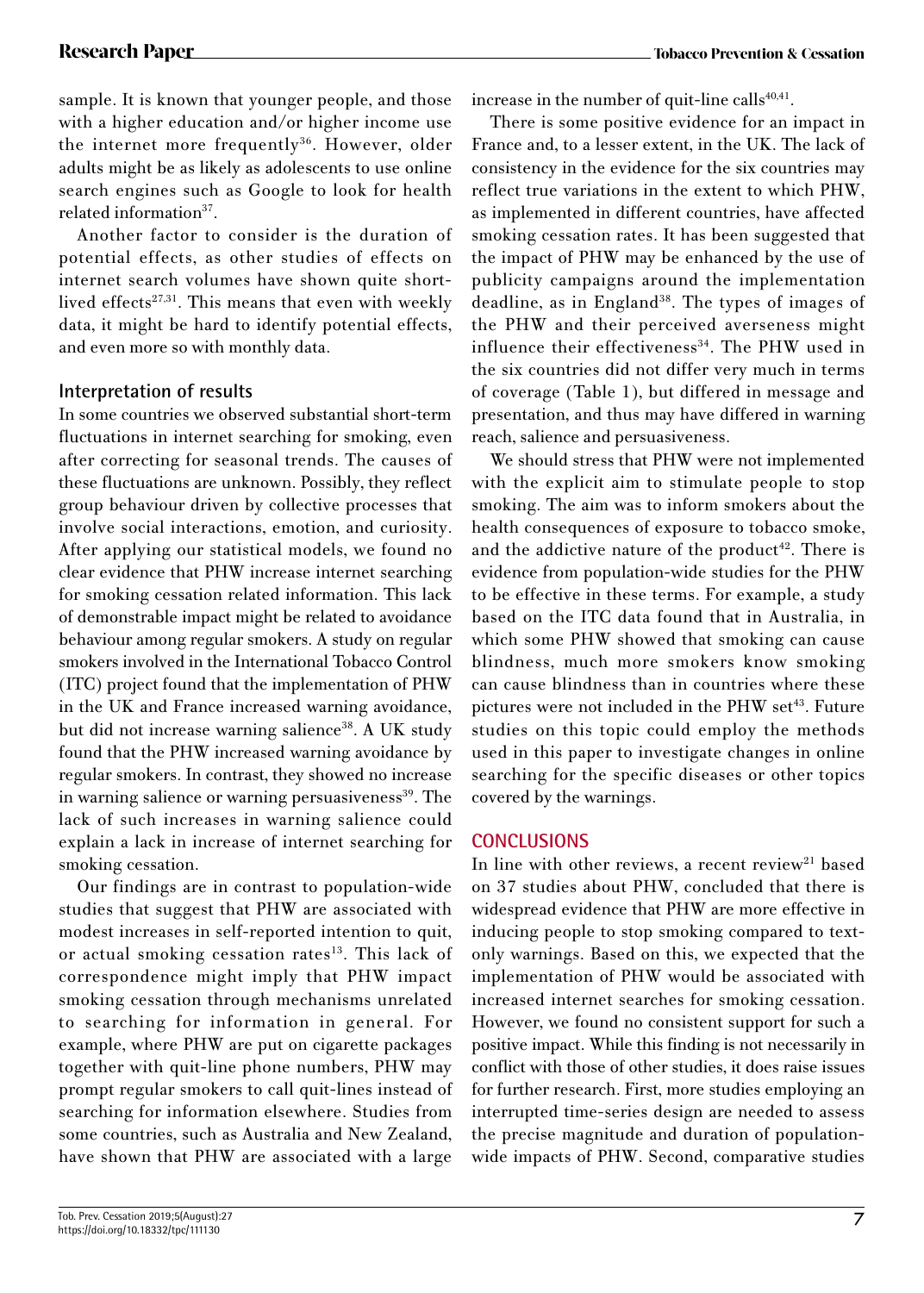are needed to study how this impact may depend on the way in which PHW are designed and implemented in specific countries. Third, in-depth studies on both smoking cessation and its precursors are needed to assess the ways PHW (and associated measures) may affect smoking cessation rates in national populations. Finally, further methodological development is needed, including the use of data on internet searching, not only to assess the impact of PHW, but also to pave the way for future studies on populationwide impacts of plain packaging.

# **REFERENCES**

- 1. World Health Organization. WHO report on the global tobacco epidemic, 2013: enforcing bans on tobacco advertising, promotion and sponsorship. Geneva, Switzerland: World Health Organization; 2013. https:// www.who.int/tobacco/global\_report/2013/en/. Accessed April 17, 2019.
- 2. Gibbons D, Byers L, Kurie J. Smoking, p53 mutation, and lung cancer. Mol Cancer Res. 2014;12(1):3-13. doi:10.1158/1541-7786.MCR-13-0539
- 3. Phelan S. Smoking cessation in pregnancy. Obstet Gynecol Clin North Am. 2014;41(2):255-66. doi:10.1016/j.ogc.2014.02.007
- 4. Li LF, Chan RL, Lu L, et al. Cigarette smoking and gastrointestinal diseases: the causal relationship and underlying molecular mechanisms (review). Int J Mol Med. 2014;34(2):372-380. doi:10.3892/ijmm.2014.1786
- 5. World Health Organization. WHO report on the global tobacco epidemic 2008: the MPOWER package. Geneva, Switzerland: World Health Organization; 2008. https:// www.who.int/tobacco/mpower/2008/en/. Accessed April 17, 2019.
- 6. Magnan RE, Cameron LD. Do Young Adults Perceive That Cigarette Graphic Warnings Provide New Knowledge About the Harms of Smoking? Ann Behav Med. 2015;49(4):594-604. doi:10.1007/s12160-015-9691-6
- 7. Canadian Cancer Society. Cigarette Package Health Warnings: International Status Report. Canadian Cancer Society; 2014. http://www.cancer.ca/~/media/cancer. ca/CW/for%20media/Media%20releases/2018/CCSinternational-warnings-report-2018---English---2-MB. pdf?la=en. Accessed April 17, 2019.
- 8. Xu Y, Xu S, Wu Q, Guo Y. Tobacco Knowledge among Adults in Zhejiang Province, China. PloS One. 2013;8(3):e59172. doi:10.1371/journal.pone.0059172
- 9. Gupta B, Kumar N. A cross-country comparison of knowledge, attitudes and practices about tobacco use: findings from the global adult tobacco survey. Asian Pac J Cancer Prev. 2014;15(12):5035-5042. doi:10.7314/APJCP.2014.15.12.5035
- 10. Hall MG, Ribisl KM, Brewer NT. Smokers' and nonsmokers' beliefs about harmful tobacco constituents:

implications for FDA communication efforts. Nicotine Tob Res. 2014;16(3):343-350. doi:10.1093/ntr/ntt158

- 11. Weinstein ND, Marcus SE, Moser RP. Smokers' unrealistic optimism about their risk. Tob Control. 2005;14(1):55- 59. doi:10.1136/tc.2004.008375
- 12. Hammond D, Fong GT, McDonald PW, Cameron R, Brown KS. Impact of the graphic Canadian warning labels on adult smoking behaviour. Tob Control. 2003;12(4):391- 395. doi:10.1136/tc.12.4.391
- 13. Hammond D. Health warning messages on tobacco products: a review. Tob Control. 2011;20(5):327-337. doi:10.1136/tc.2010.037630
- 14. O'Hegarty M, Pederson LL, Yenokyan G, Nelson D, Wortley P. Young adults' perceptions of cigarette warning labels in the United States and Canada. Prev Chronic Dis. 2007;4(2):1545-1551. PMID:17362618.
- 15. Vardavas CI, Connolly G, Karamanolis K, Kafatos A. Adolescents perceived effectiveness of the proposed European graphic tobacco warning labels. Eur J Public Health. 2009;19(2):212-217. doi:10.1093/eurpub/ckp015
- 16. Monarrez-Espino J, Liu B, Greiner F, Bremberg S, Galanti R. Systematic review of the effect of pictorial warnings on cigarette packages in smoking behavior. Am J Public Health. 2014;104(10):e11-e30. doi:10.2105/ajph.2014.302129
- 17. Alaouie H, Afifi RA, Haddad P, Mahfoud Z, Nakkash R. Effectiveness of pictorial health warnings on cigarette packs among Lebanese school and university students. Tob Control. 2015;24(e1):e72-e80. doi:10.1136/tobaccocontrol-2012-050745
- 18. Agaku IT, Filippidis FT, Vardavas CI. Effectiveness of text versus pictorial health warning labels and predictors of support for plain packaging of tobacco products within the European Union. Eur Addict Res. 2015;21(1):47-52. doi:10.1159/000366019
- 19. Hitchman SC, Driezen P, Logel C, Hammond D, Fong GT. Changes in effectiveness of cigarette health warnings over time in Canada and the United States, 2002-2011. Nicotine Tob Res. 2014;16(5):536-543. doi:10.1093/ntr/ntt196
- 20. Bethea J, Murtagh B, Wallace SE. "I don't mind damaging my own body" A qualitative study of the factors that motivate smokers to quit. BMC Public Health. 2015;15(1):4. doi:10.1186/1471-2458-15-4
- 21. Noar SM, Hall MG, Francis DB, Ribisl KM, Pepper JK, Brewer NT. Pictorial cigarette pack warnings: a meta-analysis of experimental studies. Tob Control. 2015;25(3):341-354. doi:10.1136/tobaccocontrol-2014-051978
- 22. Noar SM, Francis DB, Bridges C, Sontag JM, Ribisl KM, Brewer NT. The impact of strengthening cigarette pack warnings: Systematic review of longitudinal observational studies. Soc Sci Med. 2016;164:118-129. doi:10.1016/j.socscimed.2016.06.011
- 23. Ginsberg J, Mohebbi MH, Patel RS, Brammer L, Smolinski MS, Brilliant L. Detecting influenza epidemics using search engine query data. Nature. 2009;457(7232):1012-